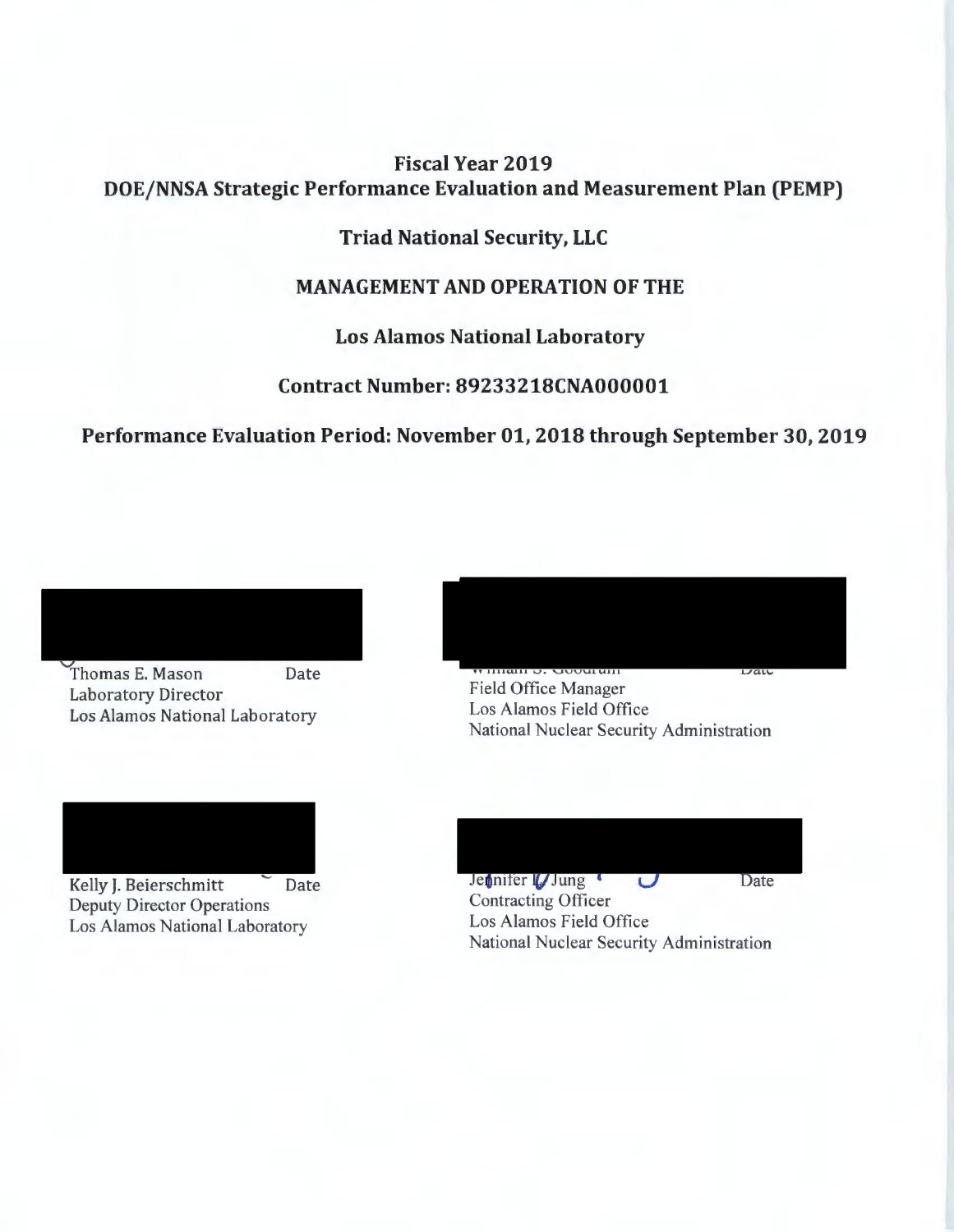# **FY 2019 PERFORMANCE EVALUATION AND MEASUREMENT PLAN**

# **DOCUMENT REVISION HISTORY**

| <b>Revision</b> | <b>Date</b>      | <b>Change Description</b>                                                                                                                                                                                   |
|-----------------|------------------|-------------------------------------------------------------------------------------------------------------------------------------------------------------------------------------------------------------|
|                 | January 16, 2019 | Add Key Outcomes (Kos) 6.1, 6.2, move KO 5.7 to<br>Goal 6 as KO 6.3, renumber KO 5.8 as 5.7, and<br>correct a factual inaccuracy in the table titled FEE<br>ALIGNMENT AND "AT-RISK" AWARD FEE<br>ALLOCATION |



 $\rightarrow$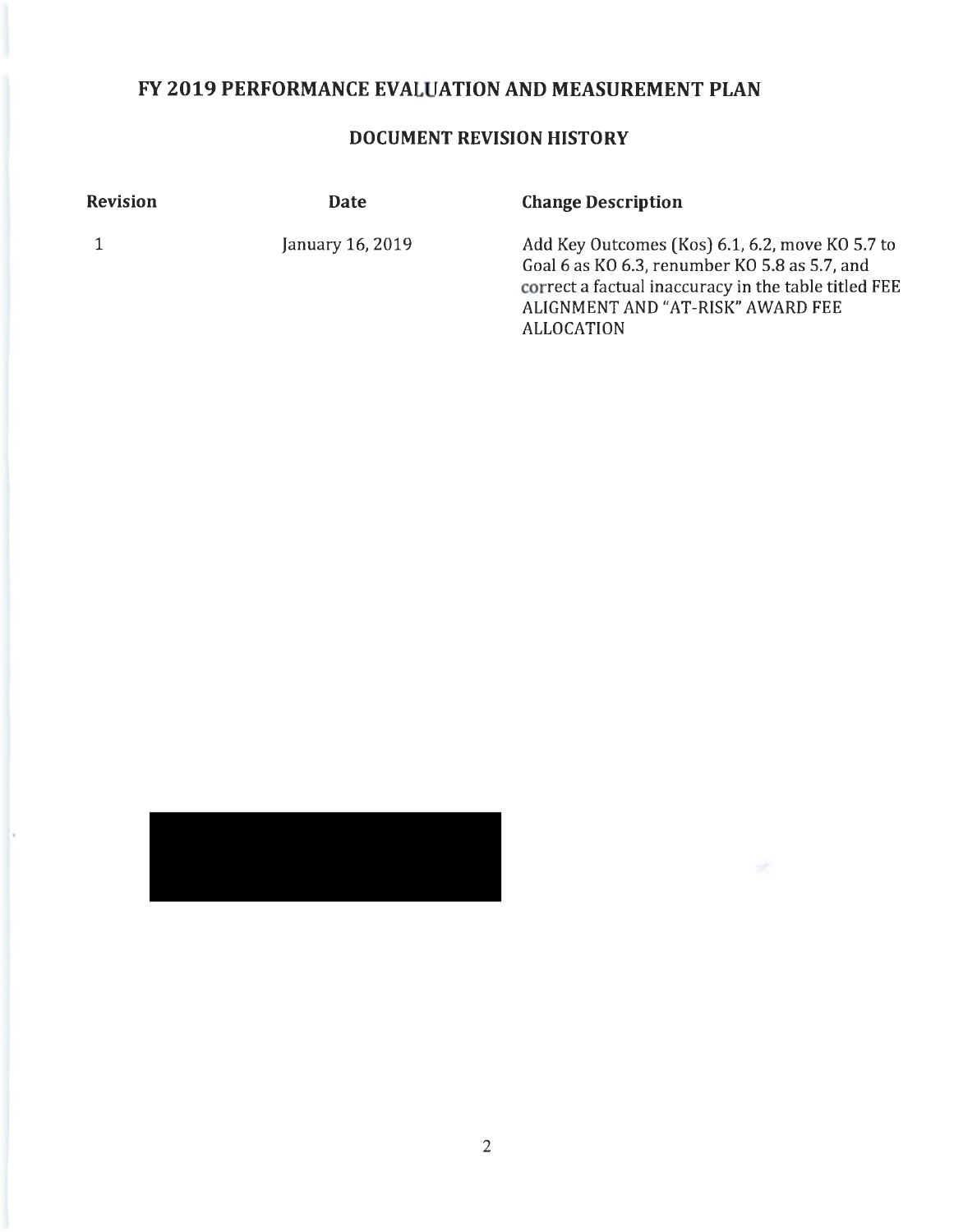#### **INTRODUCTION**

The Los Alamos National Laboratory is a Federally Funded Research and Development Center (FFRDC) owned by the United States Government, under the custody of the Department of Energy (DOE), herein referenced as "Laboratory," and is managed and operated by Triad National Security, LLC (Triad). Pursuant to the terms and conditions of the Contract, this NNSA Performance Evaluation and Measurement Plan (PEMP) sets forth the criteria by which NNSA will evaluate Triad performance and upon which NNSA shall determine of the amount of award fee earned. The available award fee amounts for FY 2019 are specified in Section B, *Supplies or Services and Prices/Costs,* of the Contract. This PEMP promotes a strategic Governance and Oversight framework based on prudent management of risk, accountability, transparency, and renewed trust. It implements the collective governance and oversight reform principles as expressed by the DOE/National Nuclear Security Administration (NNSA).

#### **PERFORMANCE BASED APPROACH**

The performance-based approach evaluates Triad's performance through a set of Goals. Each Goal, and its associated Objectives and Key Outcomes (KOs), will be measured against authorized work in terms of cost, schedule, and technical performance, and the respective outcomes, demonstrated performance, and impact to the DOE/NNSA mission.

#### **MISSION**

Los Alamos National Laboratory works to solve the nation's toughest national security challenges through scientific and engineering excellence. We do that by ensuring the safety, security, and effectiveness of our nation's nuclear stockpile; developing tools for nuclear nonproliferation; providing expertise in counterterrorism; and tackling emerging threats.

## **MISSION PERFORMANCE**

Triad is accountable for and will be evaluated on successfully executing program work in accordance with applicable DOE/NNSA safety and security requirements consistent with the terms and conditions of the Contract. Protection of worker and public safety, the environment, and security are essential and implicit elements of successful mission performance. Accordingly, Triad shall plan safety and security improvements and accomplishments as an integral component of mission performance contributing to meeting the affected programmatic Goals. The model for this PEMP is to rely on Triad's leadership to use appropriate DOE contractual requirements and recognized industrial standards based on consideration of assurance systems, and the related measures, metrics, and evidence. **Triad is expected to manage in a safe, secure, efficient, effective, results-driven manner, with appropriate risk management and transparency to the government, while taking appropriate measures to minimize costs that do not compromise core objectives and mission performance.** Products and services are expected to be delivered on-schedule and within budget.

#### **CONSIDERATION OF CONTEXT IN PERFORMANCE EVALUATION**

The evaluation of performance will consider "context" such as unanticipated barriers (e.g., budget restrictions, rule changes, circumstances outside Triad's control), degree of difficulty, significant accomplishments, and other events that may occur during the performance period. A significant safety or security event may result in an overall limitation to adjectival ratings. Such impacts may be balanced by the response to the incident, and by other initiatives to improve overall safety or security performance. Triad is encouraged to note significant safety and security continuous improvements.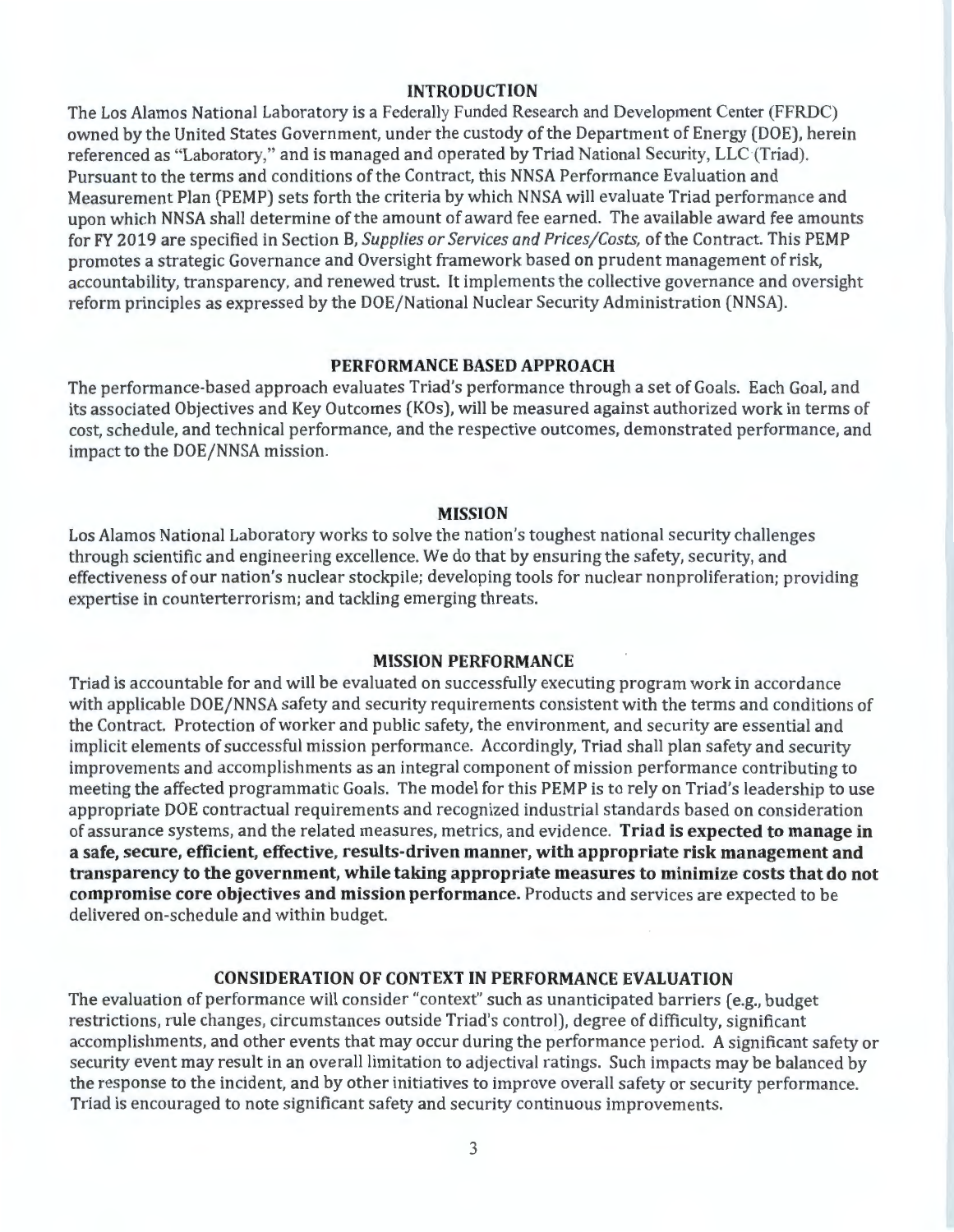#### **PERFORMANCE RATING PROCESS**

DOE/NNSA will review performance throughout the performance evaluation period, and provide triannual feedback to Triad highlighting successes and/or needed improvement. At the end of the performance evaluation period, an evaluation of Triad's performance will be completed. This evaluation will be documented in a Performance Evaluation Report (PER), and will include the performance ratings and award fee earned for the subject performance evaluation period. Objectives and KOs (if any) will be assessed in the aggregate to determine an adjectival performance rating for each Goal. DOE/NNSA will consider Triad's end of year self-assessment report in the performance evaluation. The performance ratings will be determined in accordance with FAR 16.401(e) (3) yielding ratings of Excellent, Very Good, Good, Satisfactory or Unsatisfactory. The Goals will then be considered in the aggregate to provide an overall rating and percentage of award fee earned for the contract. Notwithstanding the overall strategic framework, any significant failure in any goal may impact the overall rating and award fee earned. **Dollar values contained in the PEMP are provided as guidelines for developing a recommendation of fee allocation to the Fee Determining Official (FDO). The final determination as to the amount of fee earned is a unilateral determination made by the FDO.** 

Triad may request a face-to-face meeting with the FDO to highlight their site's strategic performance at the end of the performance evaluation period. This meeting should occur within the first two weeks after the end of the period.

### **PEMP CHANGE CONTROL**

It is essential that a baseline of performance expectations be established at the beginning of the performance period to equitably measure performance, and that changes to that baseline are carefully managed. Any change to the PEMP requires concurrence by the appropriate program office and the NNSA Senior Procurement Executive prior to the Field Office Manager and Contracting Officer signatures. While recognizing the unilateral rights of DOE/NNSA as expressed in the contract terms and conditions, bilateral changes are the preferred method of change whenever possible.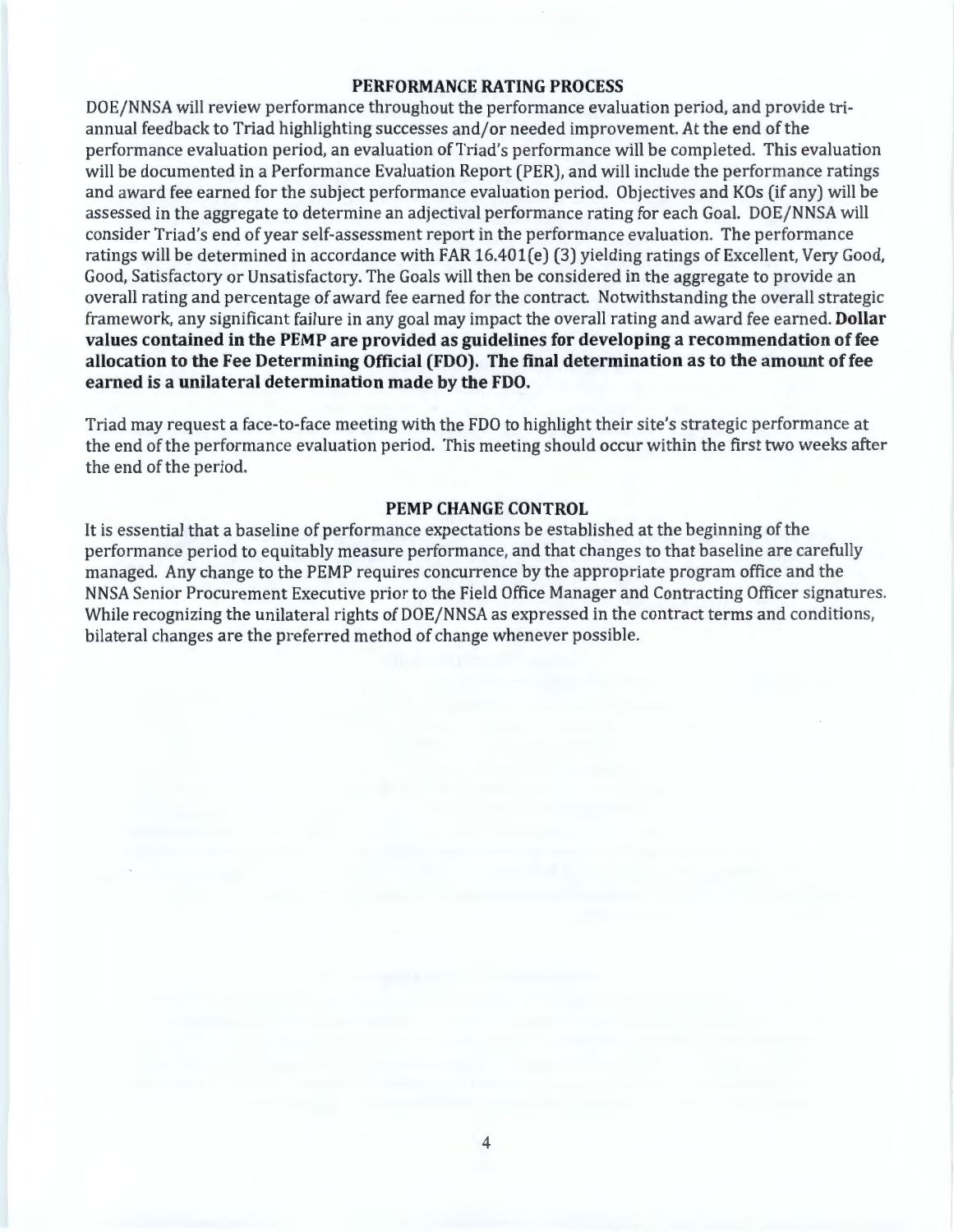#### **FEE ALIGNMENT AND "AT-RISK" AWARD FEE ALLOCATION**

**This table is provided for information only and does not change the terms and conditions of the contract.** "At-Risk" Award Fee (AF) is applied to goals 1, 2, 5, and 6 and Fixed Fee (FF) is applied to goals 3 and 4. Goal 3 displays total estimated fee attributable to DOE work. The sum of dollars available for goals 1, 2, 5, & 6 equals total AF for both DOE and NNSA work. The dollars available for goal 4 is the total FF for both DOE and NNSA work. All goals, including those with FF, will receive an adjectival assessment as a part of the Corporate Performance Evaluation Process (CPEP).

# **TOTAL AVAILABLE AWARD FEE ALLOCATION**

| Goal                                                                             | <b>Fee Amount</b>               | <b>Fee Type</b>                      |
|----------------------------------------------------------------------------------|---------------------------------|--------------------------------------|
| <b>Goal-1: Mission Execution:</b><br><b>Nuclear Weapons</b>                      | \$8.02M                         | Award Fee (At-Risk)                  |
| <b>Goal-2: Mission Execution:</b><br><b>Global Nuclear Security</b>              | \$3.44M                         | Award Fee (At-Risk)                  |
| Goal-3: DOE and<br>Strategic Partnership Projects (SPP)                          | $*DOE - $4.3M$<br>$SPP - $1.5M$ | $DOE - (FF + AF)$<br>SPP - Fixed Fee |
| <b>Goal-4: Mission Execution: Science,</b><br>Technology, and Engineering (ST&E) | \$18.0M                         | <b>Fixed Fee</b>                     |
| <b>Goal-5: Mission Enablement</b>                                                | \$6.9M                          | Award Fee (At-Risk)                  |
| Goal-6: Mission Leadership                                                       | \$4.6M                          | Award Fee (At-Risk)                  |

#### **Fixed Fee (FF), Award Fee (AF), SPP Fixed Fee (SPP FF)**

\* *Display of total estimated fee attributable to DOE work.* 

# **UNEARNED FEE**

DOE/NNSA reserves the right to withdraw and redistribute DOE/NNSA unearned fees.

#### **INNOVATIVE SOLUTIONS**

Triad will recommend innovative, technology /science-based, systems-engineering solutions to the most challenging problems that face the nation and the globe. Triad will also provide evidence to support programmatic needs and operational goals tempered by risk. DOE/NNSA will take into consideration all major functions including safety and security contributing to mission success. In addition, DOE/NNSA expects Triad to recommend and implement innovative business and management improvement solutions that enhance efficiencies.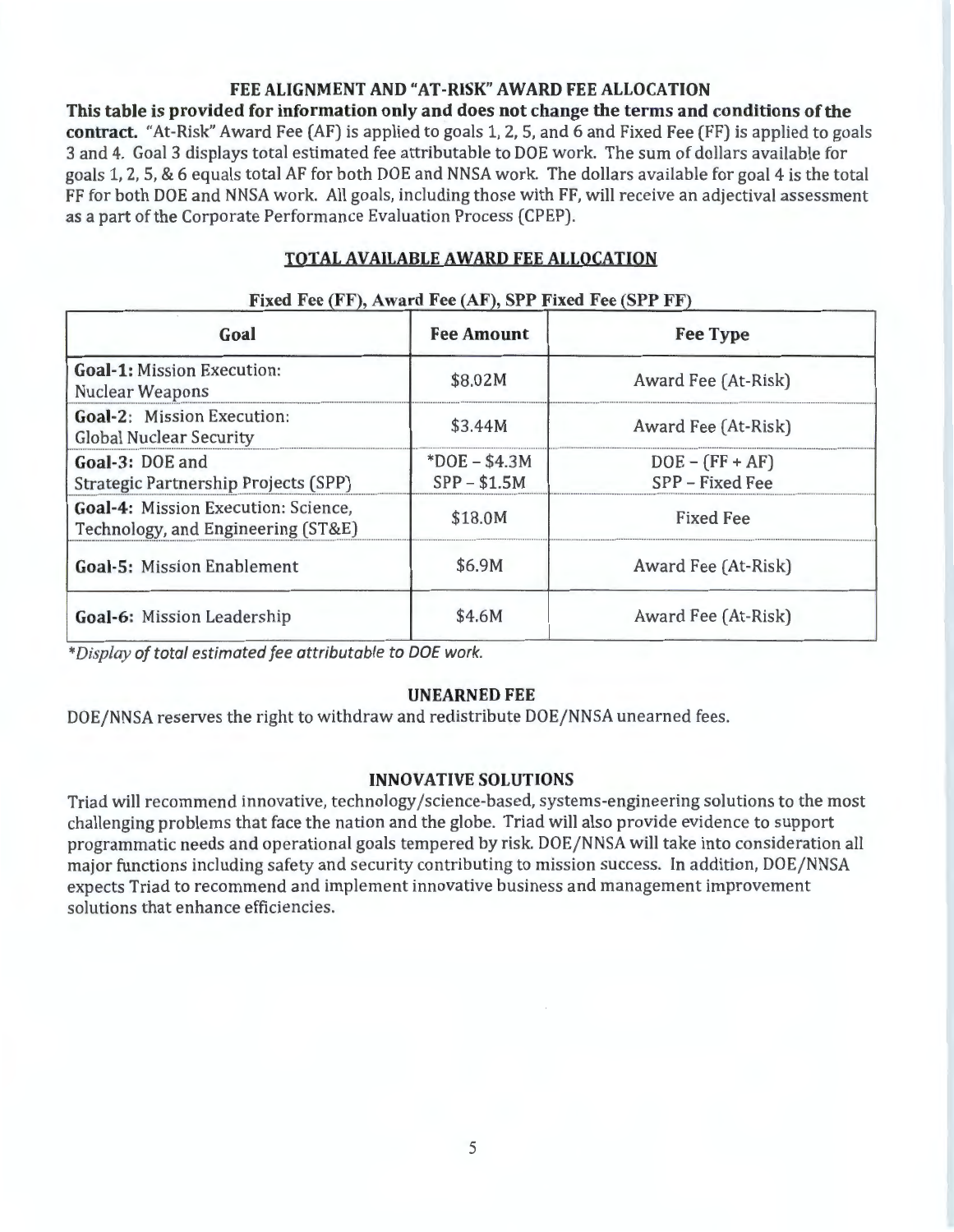#### **Goal-1: Mission Execution: Nuclear Weapons**

Successfully execute Nuclear Stockpile mission work for Defense Programs work in a safe and secure manner in accordance with DOE/NNSA priorities, Work Authorizations, and Execution/Implementation Plans.

#### Objectives:

- Objective-1.1: Accomplish work as negotiated with program sponsors and partners integrating quality requirements into an effective quality assurance program at their sites and through their suppliers that results in the design, production, and delivery of safe, secure, and reliable weapon products meeting performance, transportation, and cost effective operations.
- Objective-1.2: Execute stockpile system maintenance, production, limited-life component exchanges, weapon containers, surveillance, and dismantlement programs and maintain knowledge of the state of the stockpile through successful execution of the stockpile surveillance program and a robust scientific and engineering understanding for the delivery of the annual stockpile assessment.
- Objective-1.3: Apply innovative strategies and technologies to sustain strategic materials and improve science and engineering capabilities, facilities and essential skills to support existing and future nuclear security enterprise requirements.
- Objective-1.4: Execute Phase 6.X, product realization processes, and activities in support of nuclear weapon life extension programs, modifications, and alterations in accordance with NNSA requirements, Nuclear Weapons Council guidance, and NNSA project control processes to 1) integrate schedules; 2) lower risks; 3) control costs; and, 4) control change.

- KO 1.1 Develop an integrated schedule for TA-55 that supports all weapons deliverables, including a focused plan for increased pit production, and meet FY 2019 plan deliverables.
- KO 1.2 Meet funded FY 2019 pit surveillance milestones to eliminate backlog by FY 2023 consistent with integrated schedule for TA-55.
- KO 1.3 Complete fabrication of the Red Sage test article and execute the Iris Confirmatory Experiment
- KO 1.4 Issue RFP and complete selection review for Crossroads Advanced Technology System (ATS-3).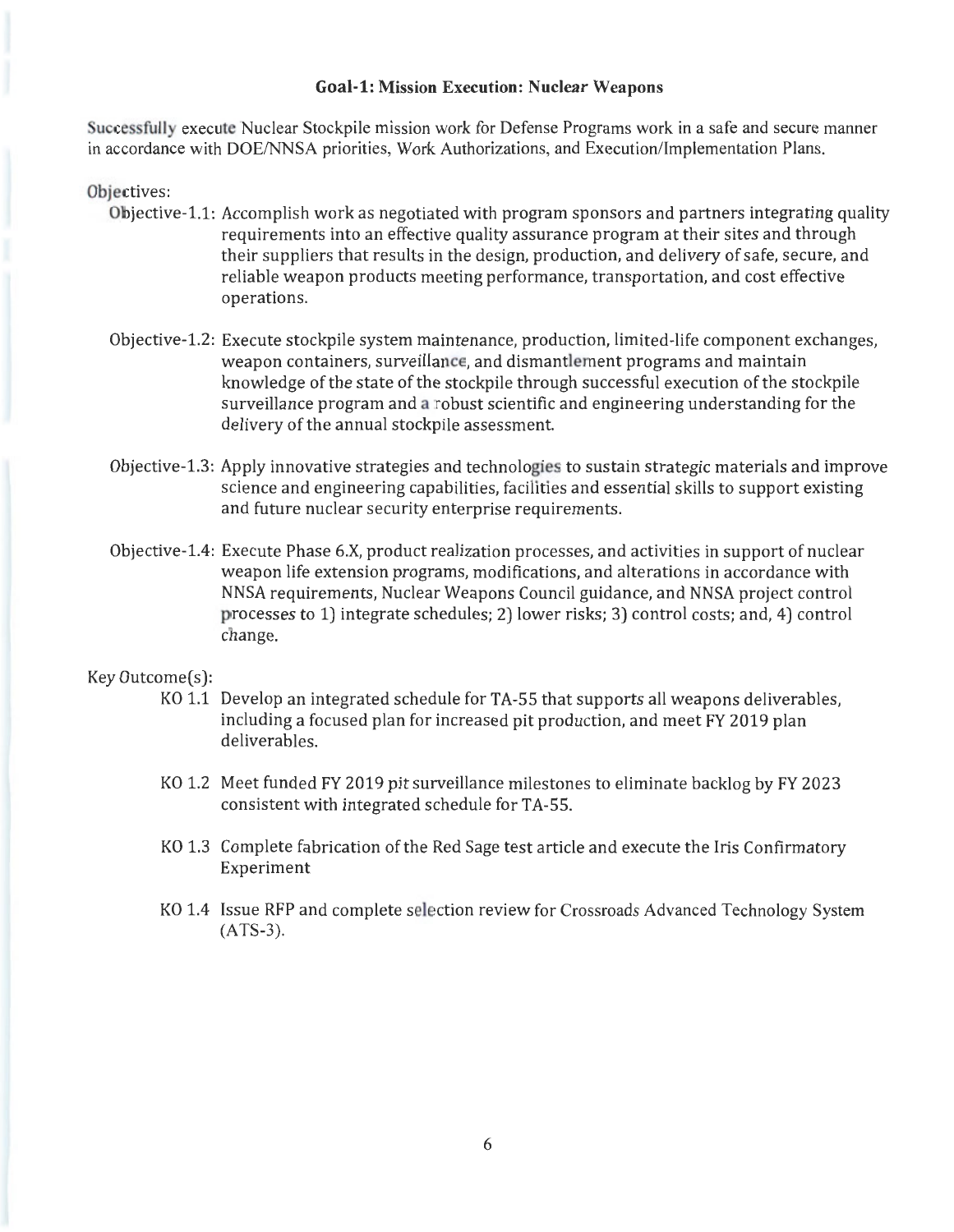# **Goal-2: Mission Execution: Global Nuclear Security**

Successfully execute authorized global nuclear security mission work in a safe and secure manner to include the Defense Nuclear Nonproliferation, Nuclear Counterterrorism, and Counter Proliferation and Incident Response missions in accordance with DOE/NNSA priorities, Work Authorizations, and Execution/Implementation Plans,

# Objectives:

- Objective-2.1 Support efforts to secure, account for, and interdict the illicit movement of nuclear weapons, weapons-useable nuclear materials and radiological materials.
- Objective-2.2 Support U.S. national and nuclear security objectives in reducing global nuclear security threats through the innovation of unilateral and multi-lateral technical capabilities to detect, identify, and characterize: 1) foreign nuclear weapons programs, 2) illicit diversion of special nuclear materials, and 3) global nuclear detonations.
- Objective-2.3 Support efforts to achieve permanent threat reduction by managing and minimizing excess weapons-useable nuclear materials and providing nuclear materials for peaceful uses.
- Objective-2.4 Support efforts to prevent proliferation, ensure peaceful nuclear uses, and enable verifiable nuclear reductions in order to strengthen the nonproliferation and arms control regimes.
- Objective-2.5 Sustain and improve nuclear counterterrorism and counterproliferation science, technology, and expertise; execute unique emergency response missions, implement policy in support of incident response and nuclear forensics missions, and assist international partners/ organizations.

- KO 2.1 Meet delivery timelines to deploy satellite sensors in support of USNDS; conduct a Critical Design Review for the next Generation Global Burst Detector (GBD) support (2) launches of already-delivered GBD payloads up to early on-orbit testing. Improve U.S. underground nuclear test detection thresholds; successfully execute three high explosive tests in support of the Source Physics Experiment program.
- KO 2.2 Continue operations to convert 100 kilograms surplus plutonium to oxide in preparation for final disposition consistent with integrated schedule for TA-55.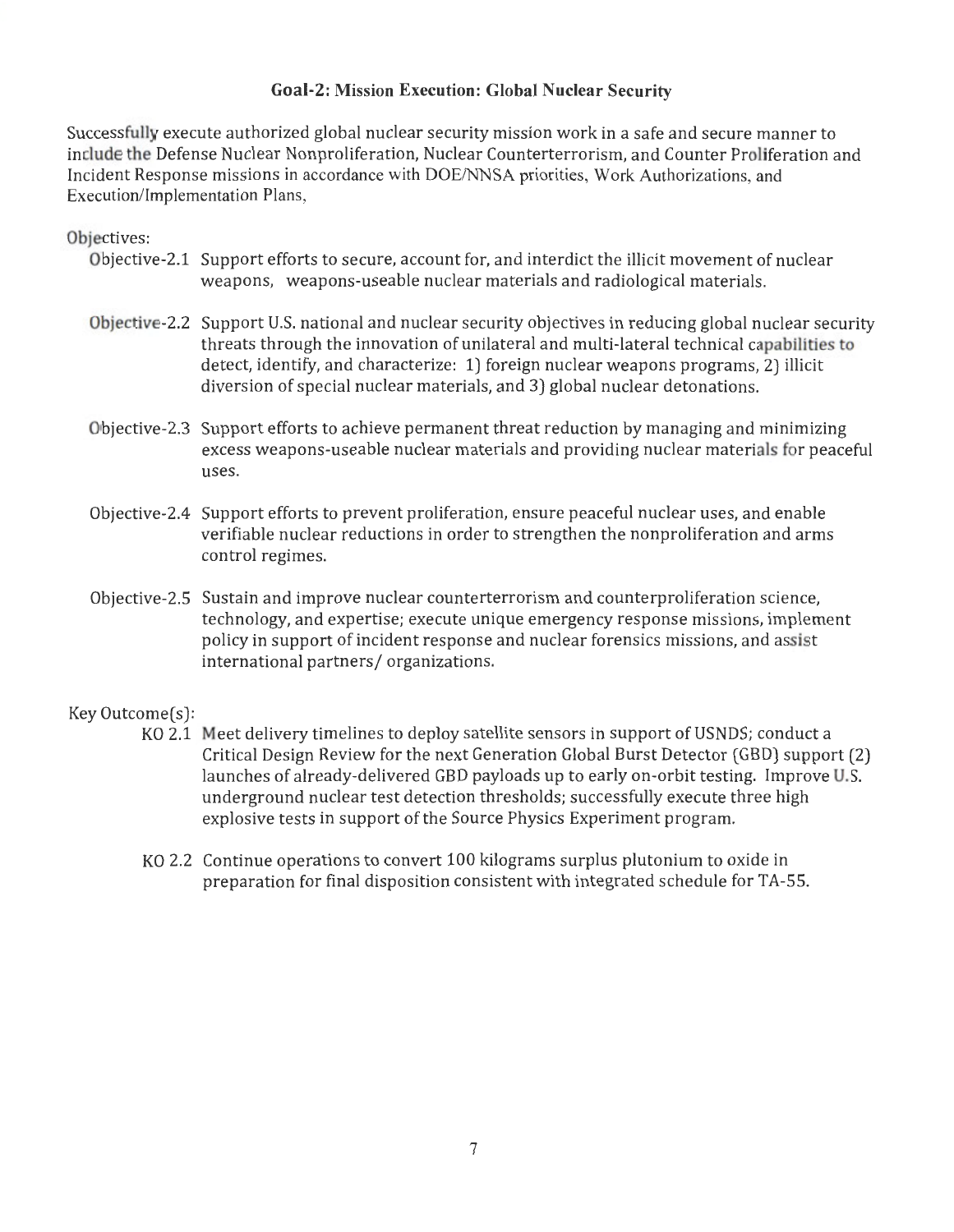# **Goal-3: DOE and Strategic Partnership Projects Mission Objectives**

Successfully execute high-impact work for DOE and Strategic Partnership Project Mission Objectives safely and securely. Demonstrate the value of the work in addressing the strategic national security needs of the U.S. Government.

## Objectives:

- Objective-3.1 Pursue and perform high-impact work for DOE that strategically integrates with the DOE/NNSA mission, and leverages, sustains and strengthens unique science and engineering capabilities, facilities and essential skills.
- Objective-3.2 Pursue and perform high-impact Strategic Partnership Projects that strategically integrates with the DOE/NNSA mission, and leverages, sustains and strengthens unique science and engineering capabilities, facilities and essential skills in support of national security mission requirements.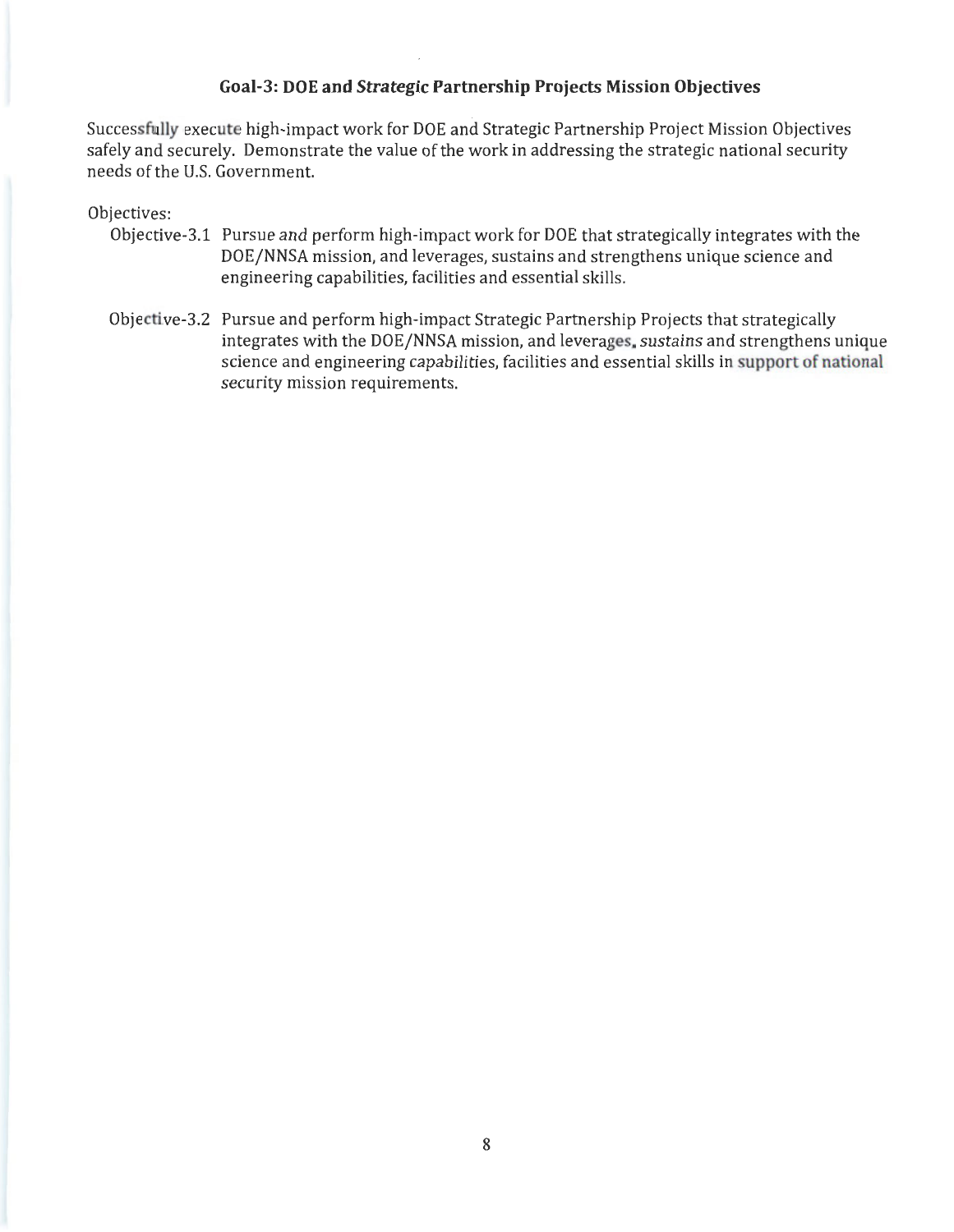# **Goal-4: Mission Execution: Science, Technology, and Engineering (ST&E)**

• Successfully advance national security missions and advance the frontiers of ST&E. Effectively manage Site Directed Research and Development (SDRD) and Technology Transfer, etc. in a safe and secure manner in accordance with DOE/NNSA priorities, Work Authorizations, and Execution/Implementation Plans.

Objectives:

- 0bjective-4.1 Execute a research strategy that is clear and aligns discretionary investments (e.g., SDRD with Laboratory strategy and supports D0E/NNSA priorities.)
- 0bjective-4.2 Ensure that research is relevant, enables the national security missions, and benefits D0E/NNSA and the nation.
- 0bjective-4.3 Ensure that research is transformative, innovative, leading edge, high quality, and advances the frontiers of science and engineering.
- 0bjective-4.4 Maintain a healthy and vibrant research environment that enhances technical workforce competencies and research capabilities.
- 0bjective-4.5 Research and develop high-impact technologies through effective. partnerships and technology transfer mechanisms that support the Laboratory's strategy, D0E/NNSA priorities and impact the public good; ensure that reporting and publishing (via D0E's Public Access Plan) requirements for broad availability of federally funded scientific research are implemented.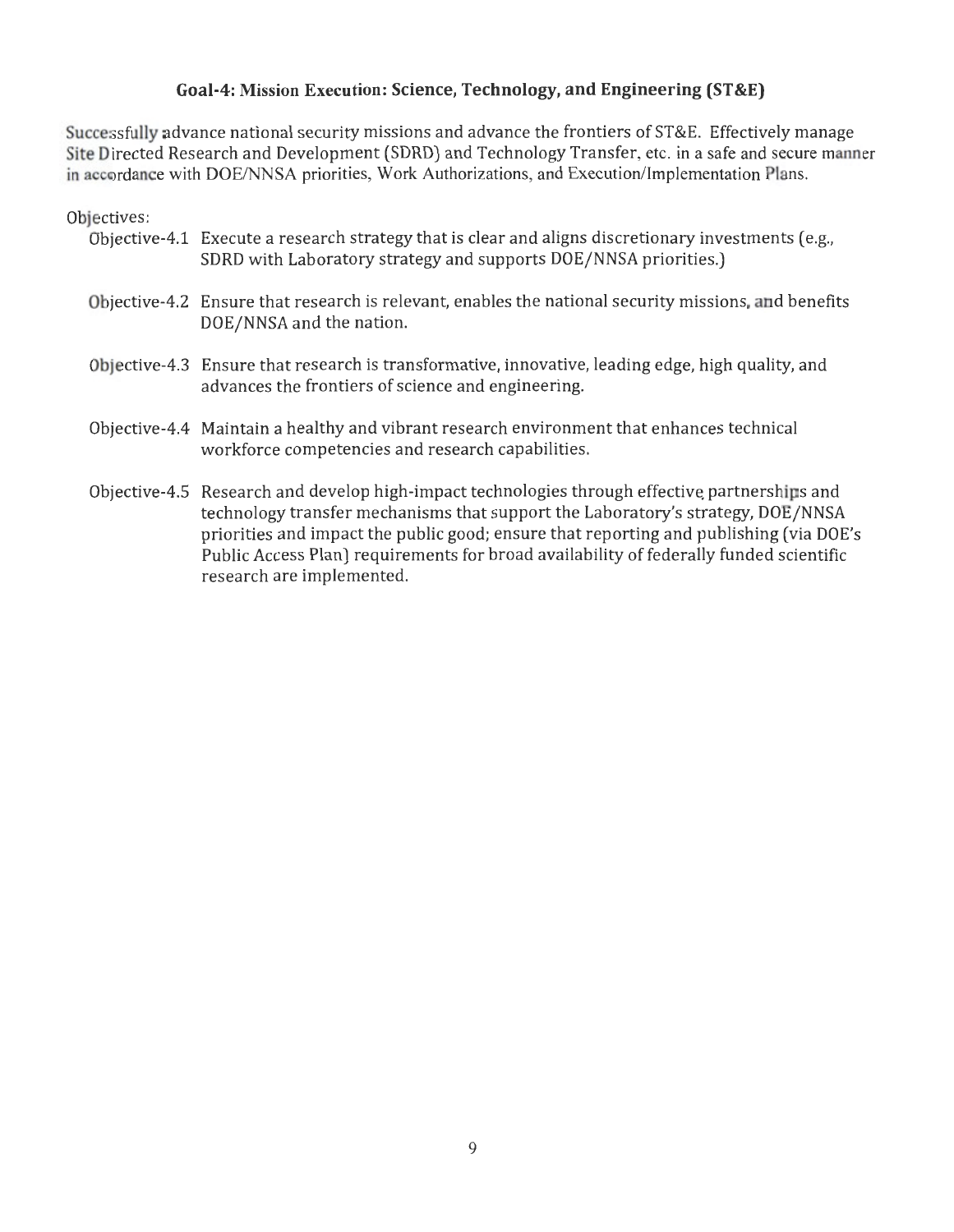#### **Goal 5: Mission Enablement**

Effectively and efficiently manage the safe and secure operations of the Laboratory while maintaining an NNSA enterprise-wide focus; demonstrating accountability for mission performance and management controls; successfully executing cyber and physical security requirements, and assure mission commitments are met with high-quality products and services while partnering to improve the site infrastructure. Performance will be measured by the contractor's assurance system, NNSA metrics, cost control, business and financial operations, project baselines, implementation plans, assessment and audit results, etc., with a focus on mission enablement.

#### Objectives:

- Objective-5.1 Deliver effective, efficient, and responsive environment, safety, health and quality (ESH&Q) management and processes.
- Objective-5.2 Accomplish capital projects in accordance with scope, cost, and schedule baselines.
- Objective-5.3 Deliver effective, efficient, and responsive safeguards and security. Deliver effective site emergency management programs in support of the DOE/NNSA Emergency Management Enterprise.
- Objective-5.4 Manage NNSA infrastructure to maintain, operate and modernize DOE/NNSA facilities, infrastructure, and equipment in an effective, energy efficient manner that minimizes operational, security, and safety risks. Improve site conditions via: 1) disposition of unneeded infrastructure and excess hazardous materials, 2) increasing the viable use of facilities and equipment, and 3) delivering cost efficient improvements. Demonstrate progress to advance the Department of Energy's crosscut initiative to halt the growth of deferred maintenance and support arresting the declining state of infrastructure while working collaboratively with NNSA to implement management improvements (e.g., G2, MDI, BUILDER, and AMPs). Support NNSA's corporate sustainability and energy conservation goals including use of ESPCs and UESCs.
- Objective-5.5 Deliver efficient, effective, and responsible business operations, systems and financial management, including financial transparency; budget formulation and execution; and, internal controls.
- Objective-5.6 Deliver efficient and effective management of legal risk and incorporation of best legal practices.
- Objective-5.7 Deliver effective, efficient, and responsive information technology systems and cyber security.

- KO 5.1 Improve waste management throughput by developing and executing FY 2019 milestones for an Enduring Waste Management Plan; by operating waste loading facilities at target levels, by meeting FY 2019 waste shipping milestones, and by meeting permitting agency expectations including completion of Supplemental Environmental Projects.
- KO 5.2 Execute milestones that meet planned commitments for Nuclear and High Hazard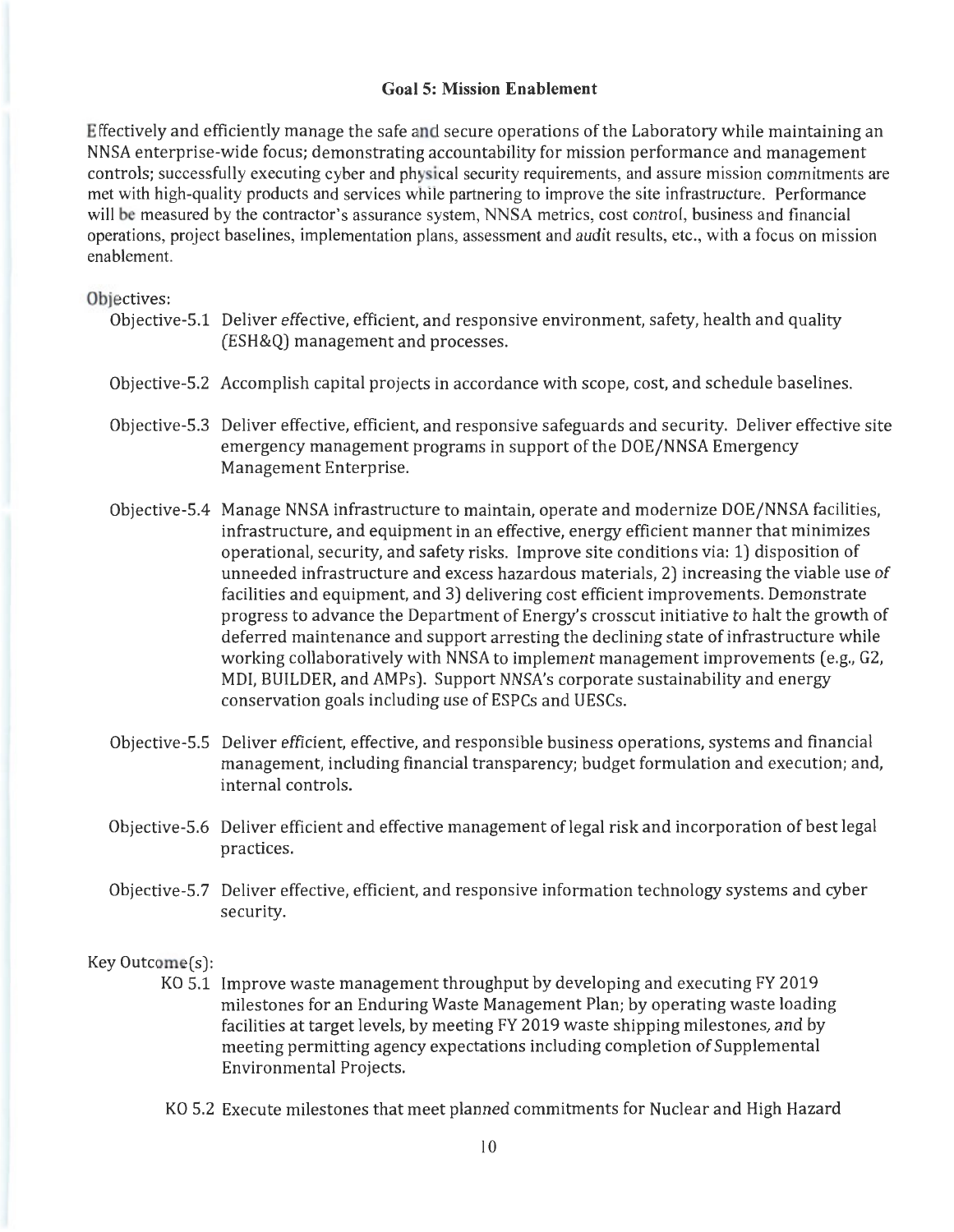Operations in areas including Conduct of Operations, Criticality Safety, Safety Basis, and Work Planning and Control.

- KO 5.3 Achieve recertification of the Earned Value Management System (EVMS) for capital projects over \$100M.
- KO 5.4 Execute Projects within the Line Item construction portfolio in accordance with approved cost, scope or schedule baselines or execution plans to obtain the requisite Critical Decision: Radiological Laboratory Equipment Installation Phase 2 (REl-2) and PF-4 Equipment Installation Phase 1, TA-55 Reinvestment (Phase III) Project, Electrical Power Capacity Upgrade(s) EPCU Project, TA-3 Electrical Substation Replacement Project, Exascale Class Computer Cooling Equipment Project, TRU Liquid Waste Project, and Advanced Sources and Detectors (ASD). Advance definition development for the PF-4 Reconfiguration Project (PRP) formally planned as PF-4 Equipment Installation Phase 2 (PEI2) and RLUOB Reconfigurations Project (RRP) formally planned as Recategorizing RLUOB to Hazard Category 3 (RC3) as part of the proposed Plutonium Pit Production Project and Electrical Power Capacity Upgrade Project.
- KO 5.5 Meet milestones for the improvement of emergency planning, preparedness and response core capabilities and demonstrate improved overall readiness and performance through drills, exercises, and assessments.
- KO 5.6 Meet green status for NNSA approved Institutional and Weapons Quality Assurance metrics by the end of FY 2019.
- KO 5.7 Improve mission integration of operations with safeguards and security for the Nuclear Material Control and Accountability (NMC&A) program; by completing all FY 2019 milestones for corrective action plans including submission for closure and by executing the Site MC&A Plan with sufficient level of resources that do not cause programmatic delays.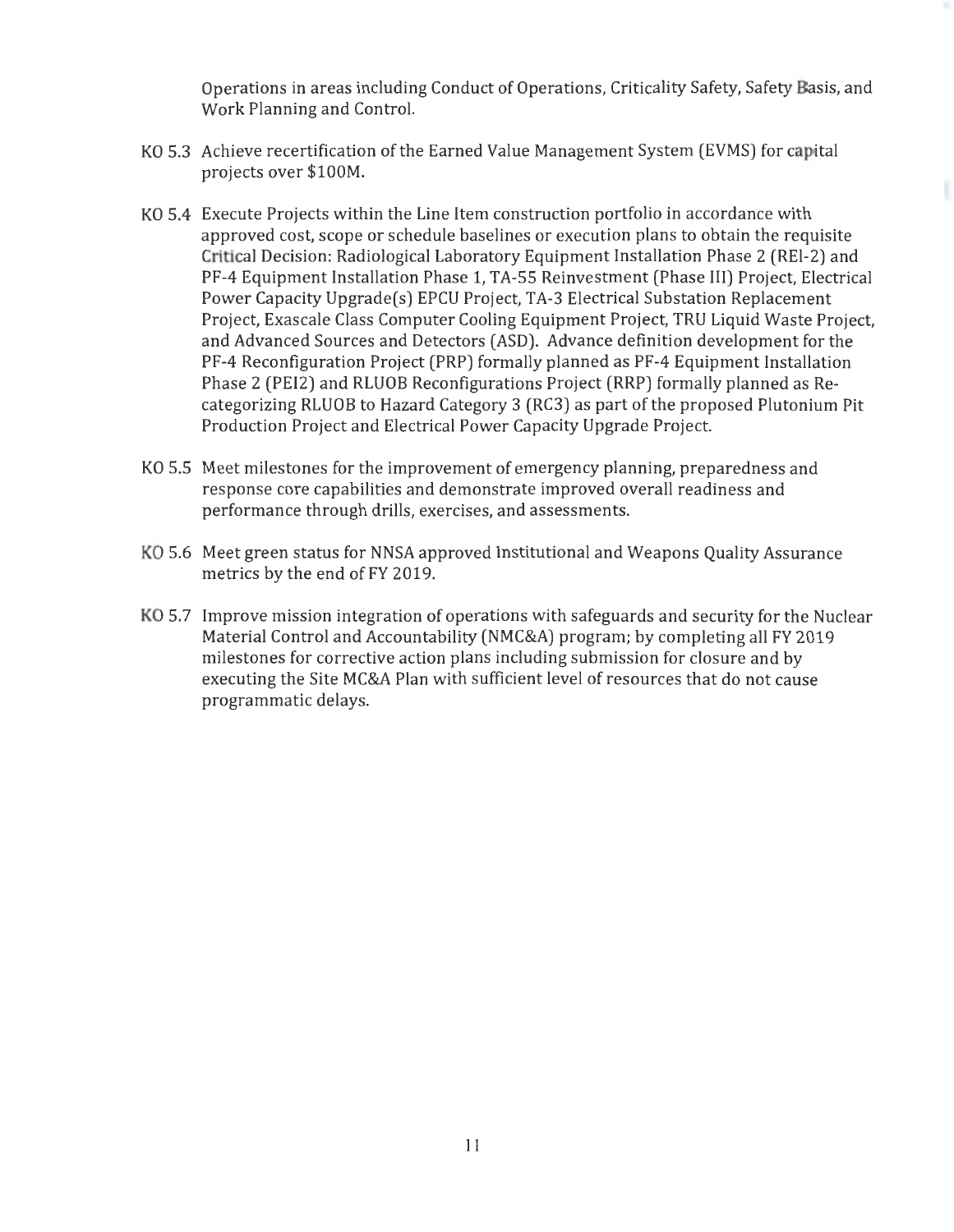#### **Goal-6: Mission Leadership**

Successfully demonstrate leadership in supporting the direction of the overall DOE/NNSA mission, cultivating a Performance Excellence Culture that encompasses all aspects of operations and continues to emphasize safety and security, improving the responsiveness of Triad leadership team to issues and opportunities for continuous improvement internally and across the Enterprise, and parent company involvement/commitment to the overall success of the Laboratory and the Enterprise.

#### Objectives:

- Objective-6.1 Define and implement a realistic strategic vision for the Laboratory, in alignment with the NNSA Strategic Vision, which demonstrates enterprise leadership and effective collaborations across the NNSA enterprise to ensure DOE/NNSA success.
- Objective-6.2 Demonstrate performance results through the institutional utilization of a Contractor Assurance System and promoting a culture of critical self-assessment, transparency, and accountability through the entire organization, while also leveraging parent company resources and expertise.
- Objective-6.3 Work selflessly within the DOE/NNSA complex to develop, integrate, and implement enterprise solutions that maximize program outputs at best value to the government; identify innovative business and management solutions that greatly improve enterprise-wide efficiencies.
- Objective-6.4 Exhibit professional excellence in performing roles/responsibilities while pursuing opportunities for continuous learning.

- KO 6.1 Demonstrate strong leadership in achieving FY 2019 goals and milestones critical to producing 30 pits-per-year at LANL and supporting efforts to achieve 50 pits-per-year at Savannah River Site.
- KO 6.2 Ensure consistent support for NNSA's effective, responsive, and resilient nuclear security enterprise with LANL senior leadership, subject matter expertise, and external communications.
- KO 6.3 Develop and implement actions to drive cultural change, with outcomes and impacts measureable through metrics in the LANL executive dashboard.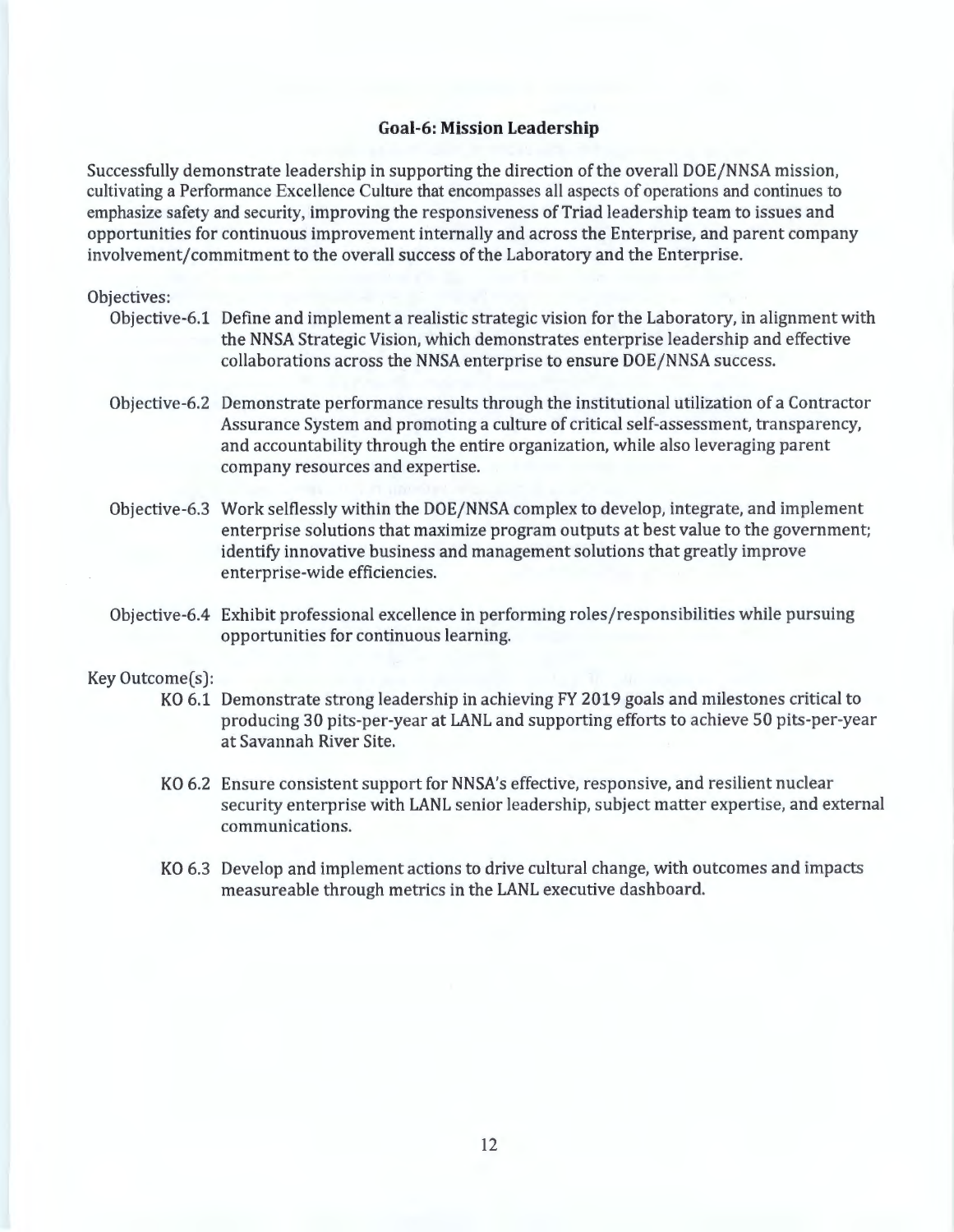# **FAR 16.401 (e) (3) AWARD FEE ADJECTIVAL RATINGS AND SUPPLEMENTAL DEFINITIONS**

| Excellent    | 91%-100%               | Contractor has exceeded almost all of the<br>significant award-fee criteria and has met<br>overall cost, schedule, and technical<br>performance requirements of the contract in<br>the aggregate as defined and measured<br>against the criteria in the award-fee plan for<br>the award-fee evaluation period.<br>This performance level is evidenced by at<br>least one significant accomplishment, or a<br>combination of accomplishments that<br>significantly outweigh very minor issues, if<br>any. No significant issues in performance |
|--------------|------------------------|-----------------------------------------------------------------------------------------------------------------------------------------------------------------------------------------------------------------------------------------------------------------------------------------------------------------------------------------------------------------------------------------------------------------------------------------------------------------------------------------------------------------------------------------------|
| Very Good    | 76% - 90%              | exist.<br>Contractor has exceeded many of the<br>significant award-fee criteria and has met<br>overall cost, schedule, and technical<br>performance requirements of the contract in<br>the aggregate as defined and measured<br>against the criteria in the award-fee plan for<br>the award-fee evaluation period.<br>This performance level is evidenced by                                                                                                                                                                                  |
|              |                        | accomplishments that greatly outweigh<br>issues. No significant issues in performance<br>exist.                                                                                                                                                                                                                                                                                                                                                                                                                                               |
| Good         | 51% - 75%              | Contractor has exceeded some of the<br>significant award-fee criteria and has met<br>overall cost, schedule, and technical<br>performance requirements of the contract in<br>the aggregate as defined and measured<br>against the criteria in the award-fee plan for<br>the award-fee evaluation period.<br>This performance level is evidenced by                                                                                                                                                                                            |
|              |                        | accomplishments that slightly outweigh<br>issues. No significant issues in performance<br>exist.                                                                                                                                                                                                                                                                                                                                                                                                                                              |
| Satisfactory | No greater<br>than 50% | Contractor has met overall cost, schedule,<br>and technical performance requirements of<br>the contract in the aggregate as defined and<br>measured against the criteria in the award-<br>fee plan for the award-fee evaluation period.<br>This performance level is evidenced by issues<br>that slightly outweigh accomplishments.                                                                                                                                                                                                           |